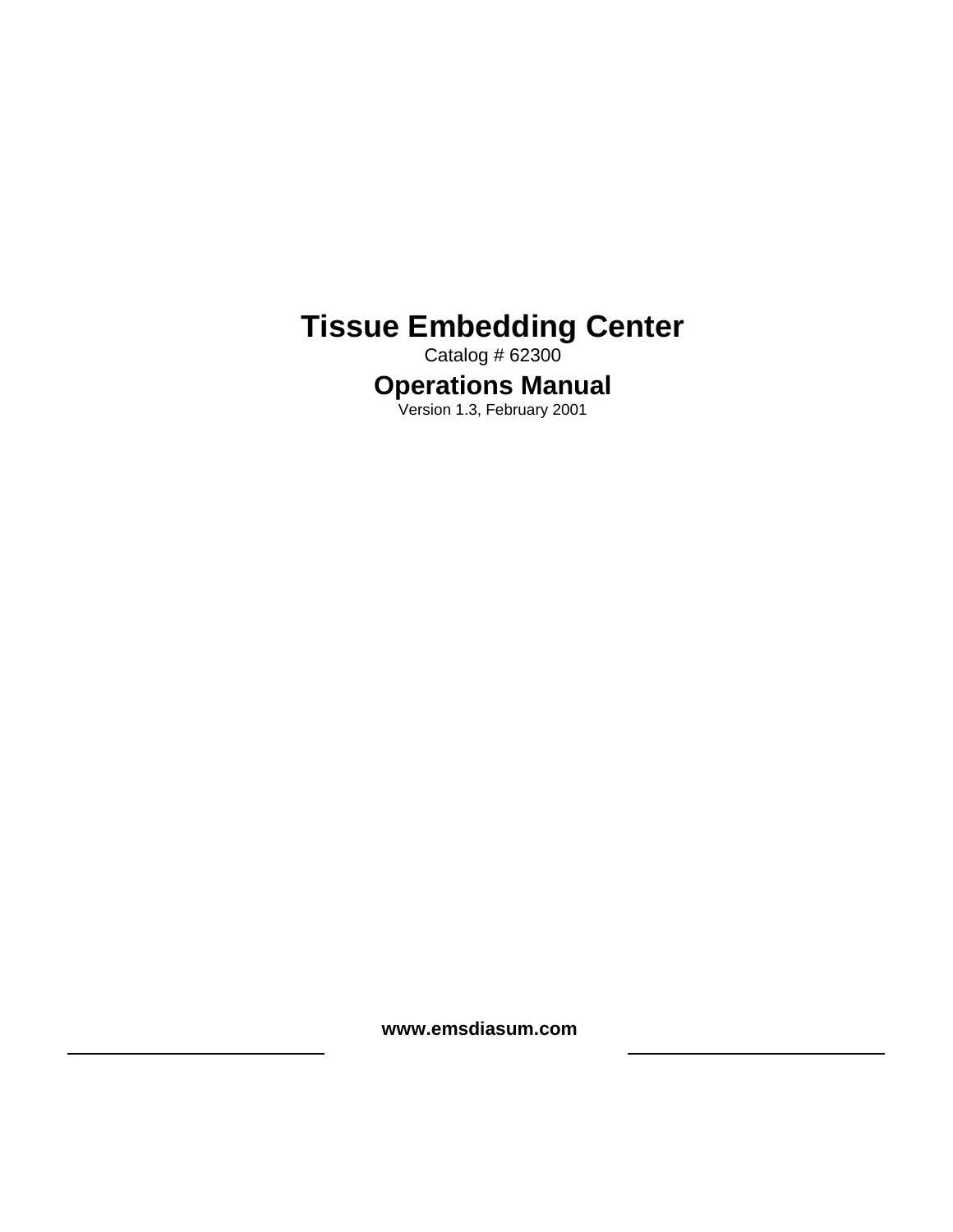# **TABLE OF CONTENTS**

| <b>WARRANTY CARD</b>                                                        | <b>INSERT A.</b>        |
|-----------------------------------------------------------------------------|-------------------------|
| <b>SECTION 1: INTRODUCTION</b>                                              | 1                       |
| <b>1.1: PRODUCT DESCRIPTION</b>                                             | 1                       |
| 1.2: FEATURES and BENEFITS                                                  | 1                       |
| <b>1.3: ACCESSORY EQUIPMENT</b>                                             | $\mathbf 1$             |
| <b>1.4: SAFEGUARDS</b>                                                      | $\mathbf{2}$            |
| <b>SECTION 2: UNPACKING</b>                                                 | $\overline{3}$          |
| <b>2.1: INSPECTION</b><br>2.1.1: EXTERNAL PACKAGING<br>2.1.2: TEC EQUIPMENT | 3<br>3<br>3             |
| <b>2.2: COMPONENTS CHECKLIST</b>                                            | $\overline{3}$          |
| <b>SECTION 3: SPECIFICATIONS</b>                                            | $\overline{\mathbf{4}}$ |
| <b>3.1: DIMENSIONS</b>                                                      | $\overline{\mathbf{4}}$ |
| 3.2: WEIGHT                                                                 | $\overline{\mathbf{4}}$ |
| 3.3: CAPACITY                                                               | $\overline{\mathbf{4}}$ |
| <b>3.4: TEMPERATURE RANGES</b>                                              | $\overline{\mathbf{4}}$ |
| <b>3.5: ELECTRICAL REQUIREMENTS</b>                                         | $\overline{\mathbf{4}}$ |
| 3.6: FUSE RATING                                                            | $\overline{\mathbf{4}}$ |
| 3.7: REFRIGERANT                                                            | 4                       |
| <b>SECTION 4: INSTALLATION</b>                                              | 5                       |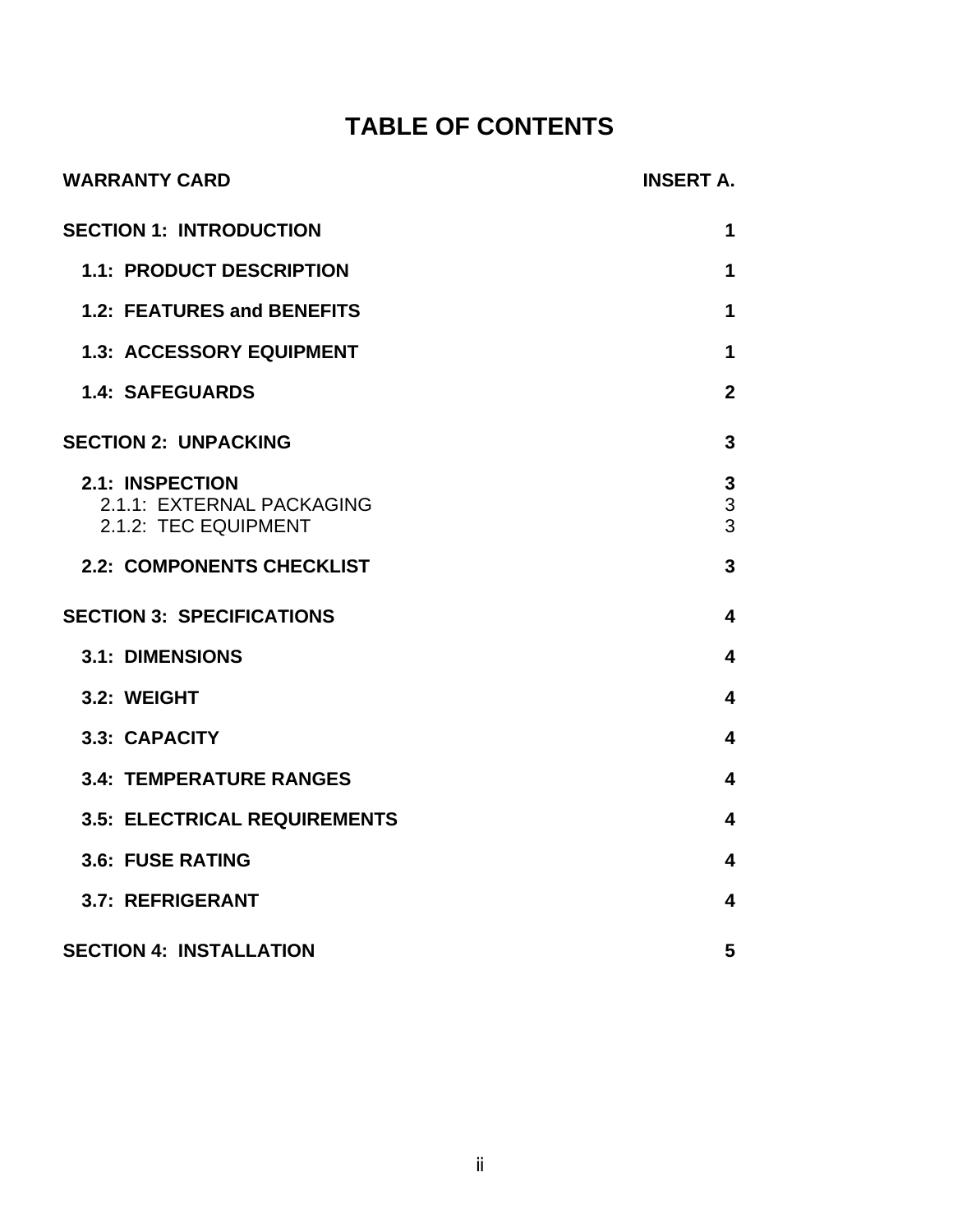| <b>SECTION 5: OPERATING INSTRUCTIONS</b>                                                                                                                                                                                                                                                         | 6                                                                                                                     |
|--------------------------------------------------------------------------------------------------------------------------------------------------------------------------------------------------------------------------------------------------------------------------------------------------|-----------------------------------------------------------------------------------------------------------------------|
| <b>5.1: HARDWARE</b><br>5.1.1: Set-Up Procedure<br>5.1.2: Operating Procedure<br>5.1.3: Shutdown Procedure                                                                                                                                                                                       | 6<br>6<br>$\,6$<br>6                                                                                                  |
| <b>5.2: SOFTWARE</b><br>5.2.1: MEMBRANE KEYPAD OPERATION<br>5.2.1.1: Display<br>5.2.1.2: Up Arrow, Down Arrow<br>5.2.1.3: Automatic Timer<br>5.2.2: POWER CONTROL SWITCHES<br>5.2.2.1: Cold Plate<br>5.2.2.2: Heating Elements<br>5.2.2.3: Light<br>5.2.3: SYSTEM CONFIGURATION AFTER POWER LOSS | $\overline{7}$<br>$\overline{7}$<br>$\overline{7}$<br>$\overline{7}$<br>$\overline{7}$<br>8<br>$\,8\,$<br>9<br>9<br>9 |
| <b>SECTION 6: ROUTINE MAINTENANCE</b>                                                                                                                                                                                                                                                            | 11                                                                                                                    |
| <b>6.1: GENERAL INFORMATION</b>                                                                                                                                                                                                                                                                  | 11                                                                                                                    |
| <b>6.2: CLEANING PROCEDURES</b><br>6.2.1: BASE MOLDS WARMING OVEN<br>6.2.2: TISSUE HOLDING TANK<br>6.2.3: WORK STAGE<br>6.2.4: PARAFFIN RESERVOIR<br>6.2.5: PARAFFIN DISPENSER SWITCH<br>6.2.6: COLD PLATE<br>6.2.7: HOUSING                                                                     | 11<br>11<br>12<br>12 <sup>2</sup><br>12 <sup>2</sup><br>12 <sup>2</sup><br>12 <sup>2</sup><br>12                      |
| <b>SECTION 7: TROUBLESHOOTING</b>                                                                                                                                                                                                                                                                | 13                                                                                                                    |
| 7.1: ERROR CODES                                                                                                                                                                                                                                                                                 | 13                                                                                                                    |
| 7.2: PROBLEM / SOLUTION<br>7.2.1: GENERAL<br>7.2.2: WAX DELIVERY FUNCTION<br>7.2.3: HEATING ELEMENTS<br>7.2.4: COOLING FUNCTIONS                                                                                                                                                                 | 13<br>13<br>14<br>15<br>16                                                                                            |
| <b>SECTION 8: TECHNICAL SUPPORT</b>                                                                                                                                                                                                                                                              | 17                                                                                                                    |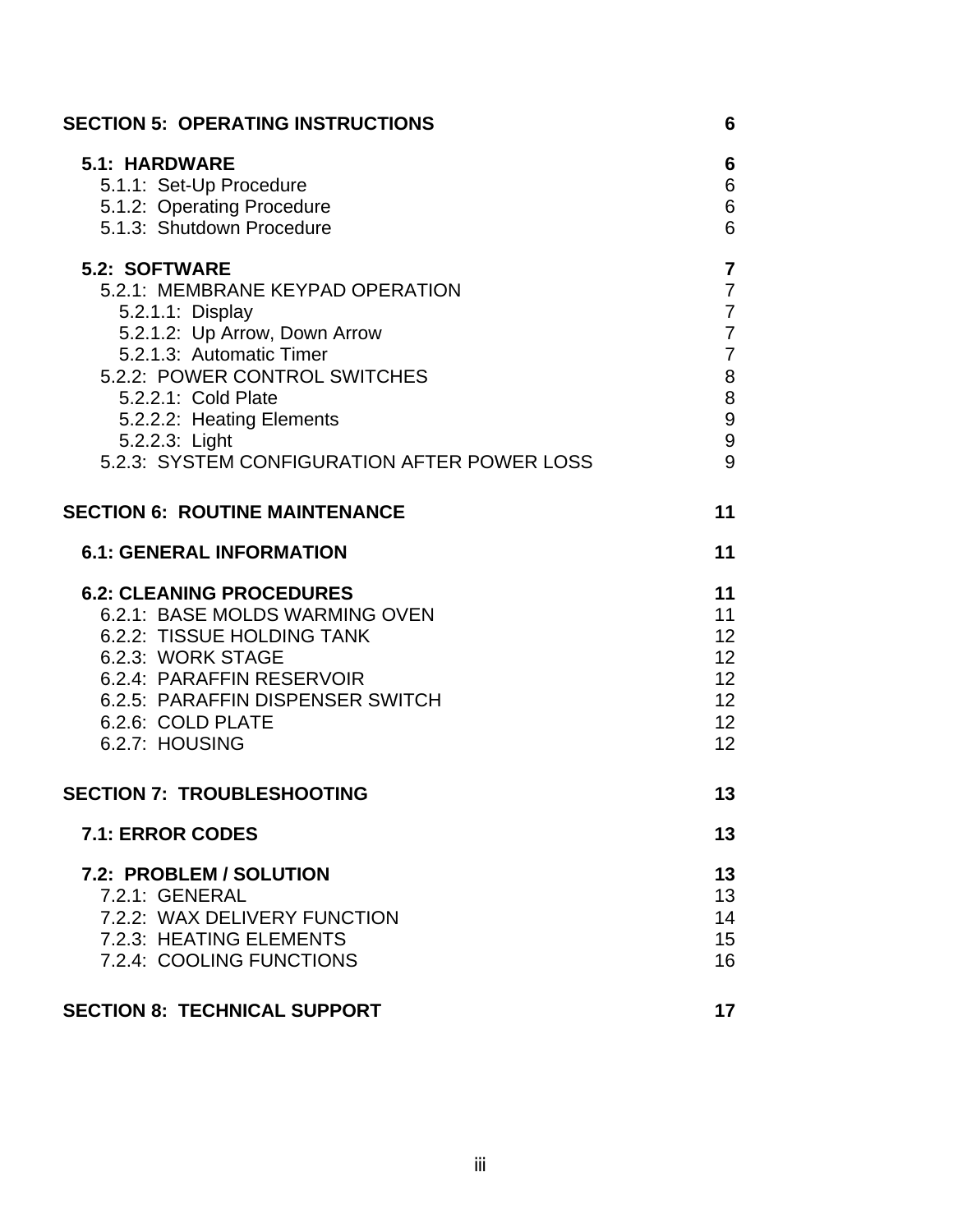# **SECTION 1: INTRODUCTION**

# <span id="page-3-0"></span>**1.1: PRODUCT DESCRIPTION**

The Tissue Embedding Center (**TEC**) is a single module unit for moderate to heavy workloads in the preparation of wax tissue blocks. Features include microprocessor control of the large 4-liter paraffin reservoir, base molds warming oven, tissue holding tank, work stage and cold plate; user-friendly touch membrane pad with LED displays; lighted work stage; built-in forceps warmer; foot switch and/or push button-activated paraffin dispenser; and programmable, automatic timer controls.

# **1.2: FEATURES and BENEFITS**

The **TEC** requires less counter space than most single-module and modular units on the market. Modern, microprocessor controls provide accurate temperature regulation and convenient monitoring of independently controlled heating and cooling elements. A user-programmable, automatic timer controls the heating and cooling components and automatically turns on and shuts off at the desired time. The 4-liter paraffin dispenser holds more paraffin than most competitive models.

## **1.3: ACCESSORY EQUIPMENT**

EMS offers a separate cold plate module for additional cold stage workspace. Other recommended EMS products include Para/Gard paraffin repellent and PolyFin paraffin.

#### **Description**

Para/Gard liquid paraffin repellent prevents wax from sticking to equipment and countertops, 4oz/ea, 6ea/cs.

Para/Gard liquid paraffin repellent prevents wax from sticking to equipment and countertops, 16oz pump bottle/ea, 4ea/cs.

PolyFin paraffin for infiltrating and embedding tissue Eight 1kg bags per case (17.6 lbs)

PolyFin paraffin in a 15kg drum (33 lbs)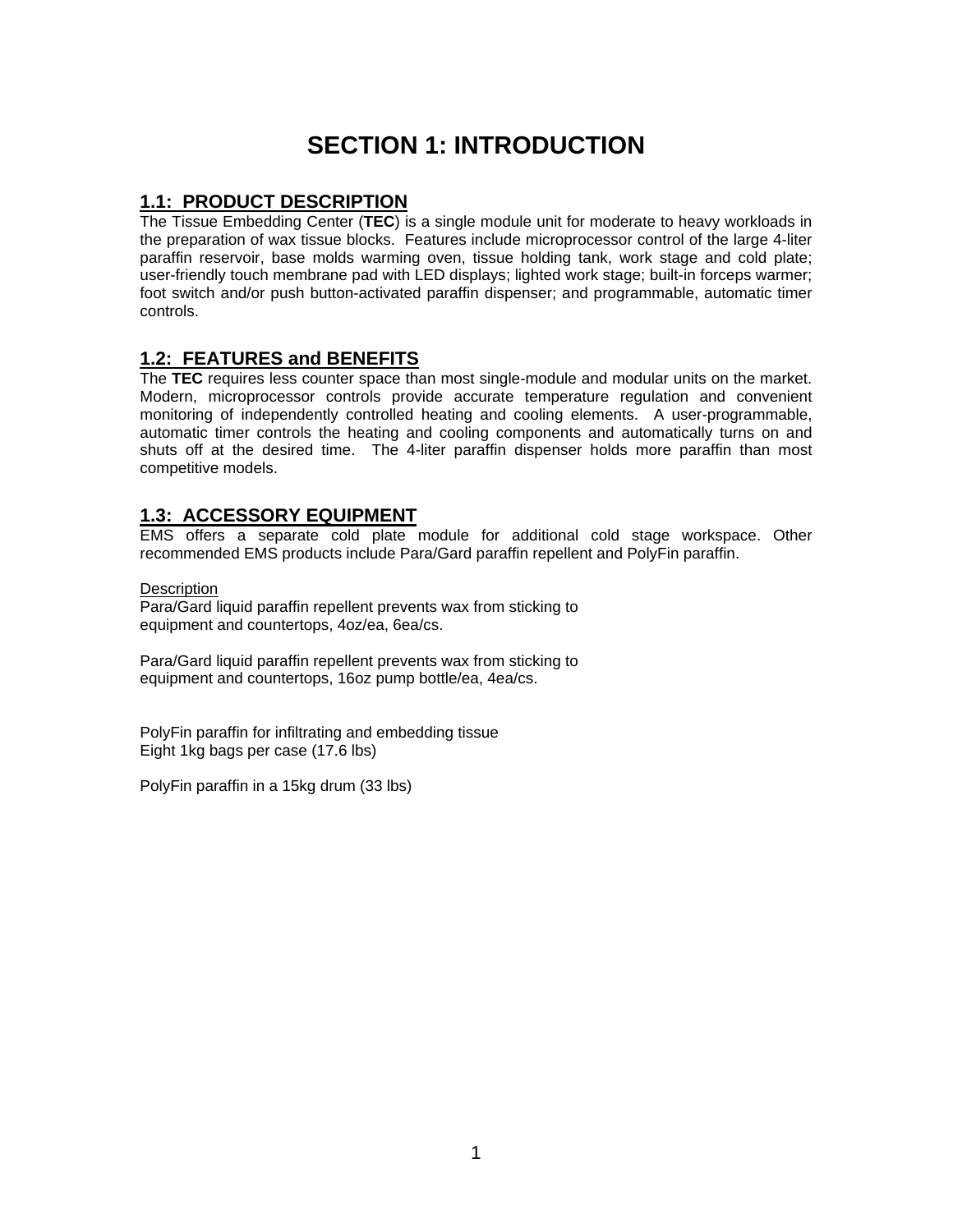# <span id="page-4-0"></span>**1.4: SAFEGUARDS**

Please read all the instructions regarding the **TEC** and retain for future reference. Follow all warnings and instructions marked on the instrument.

#### **1. Read Instructions**

All the safety and operating instructions should be read before the instrument is operated.

#### **2. Retain Instructions**

The safety and operating instructions should be retained for future reference.

#### **3. Heed Warnings**

All warnings on the instrument and in the operating manual should be followed.

#### **4. Follow Instructions**

All operating and use instructions should be followed.

#### **5. Attachments**

Do not use any attachments not recommended by the product manufacturer as they may cause hazards, damage the instrument and void the warranty.

#### **6. Accessories**

Do not use any accessories not recommended by the product manufacturer as they may damage the instrument and void the warranty.

#### **7. Ventilation**

Slots and openings in the cabinet are provided to protect the instrument from overheating and to ensure reliable operation. These openings should never be blocked. This instrument should never be placed near or over a radiator or heat register.

#### **8. Power Sources**

This product should be operated from the type of power source indicated on the marking label and the instructions.

#### **9. Grounding**

This product is equipped with a hospitalgrade, grounded three-wire plug.

#### **10. Power-Cord Protection**

Power-supply cords should be routed so that they are not likely to be walked on or pinched by items placed upon or against them. Pay particular attention to cords at plugs, receptacles, and the point where they exit the instrument.

#### **11. Overloading**

Do not overload wall outlets and extension cords as this can result in a risk of fire or electric shock.

#### **12. Servicing**

Do not attempt to service this instrument yourself as opening or removing covers may expose you to dangerous voltage or other hazards. Refer all servicing to qualified service personnel.

#### **13. Replacement Parts**

When replacement parts are required, be sure the service technician has used replacement parts specified by the manufacturer. Unauthorized substitutions may result in fire, electric shock or other hazards.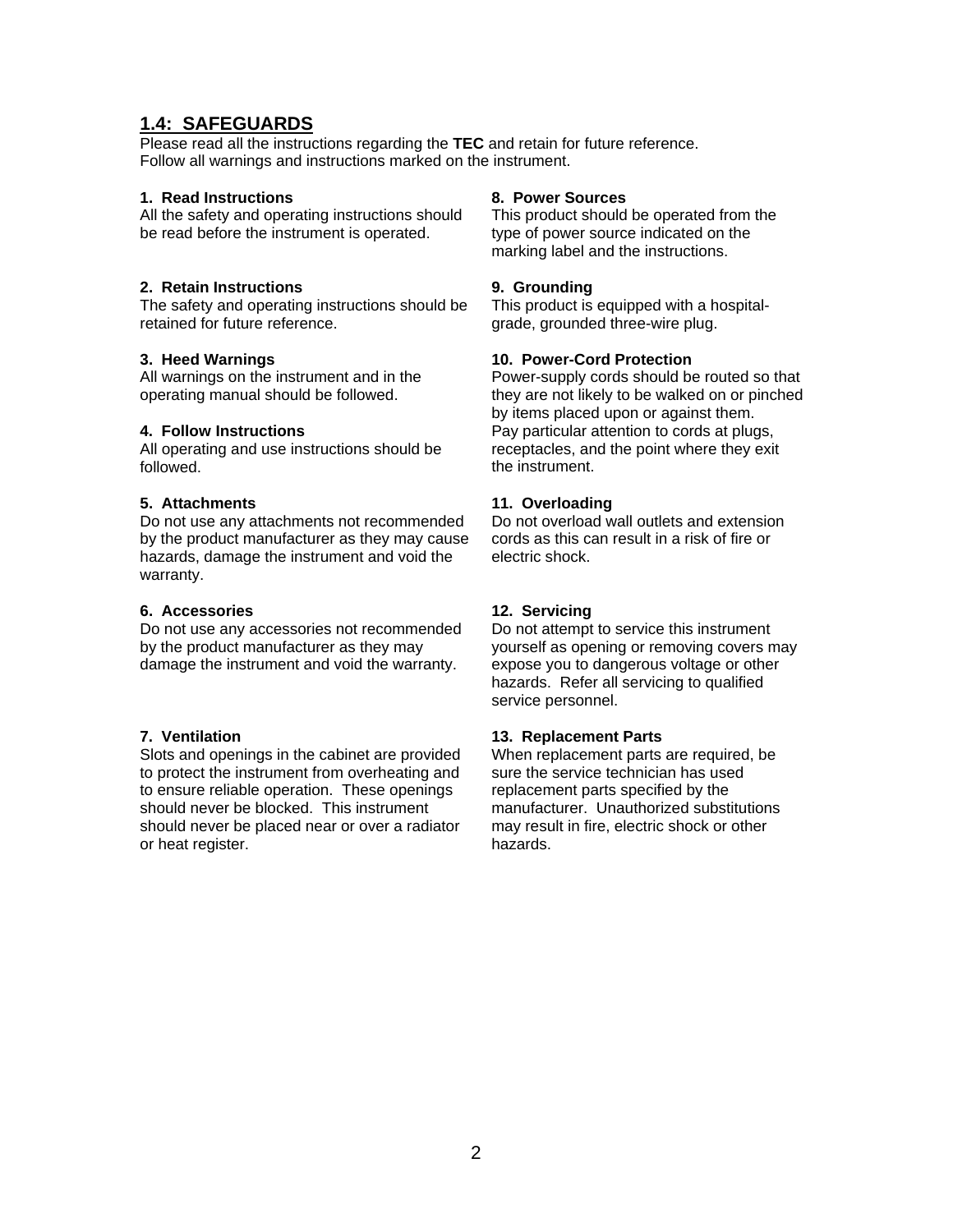# **SECTION 2: UNPACKING**

## <span id="page-5-0"></span>**2.1: INSPECTION**

# **2.1.1: EXTERNAL PACKAGING**

Carefully inspect the outer carton for any visible damage. If any damage is noticed, contact the shipping carrier and file a damage report before unpacking the instrument. *Failure to report visible damage may forfeit any claims for internal damages.* 

## **2.1.2: TEC EQUIPMENT**

The **TEC** is carefully quality controlled prior to shipping. The highest quality packing materials have been used to ensure that the equipment is well protected during shipping. Please follow these inspection instructions carefully.

Inspect the unit for any visible damage. If any shipping damage is visible, retain all packing material intact with the instrument and file a claim with the final carrier. *Discarding any packaging material prior to the carrier's inspection may void any shipper liability.* 

## **2.2: COMPONENTS CHECKLIST**

Each **TEC** comes with the following components. If an item is missing, please contact EMS Customer Service immediately at 800-523-5874.

| <b>ITEM</b>                       | <b>QUANTITY</b> |
|-----------------------------------|-----------------|
| Tissue Embedding Center: Serial # | 1 ea            |
| <b>Foot Switch</b>                | 1 ea            |
| Power Cord                        | 1 ea            |
| <b>Instruction Manual</b>         | 1 ea            |
| <b>Paraffin Reservoir Filter</b>  | 1 ea            |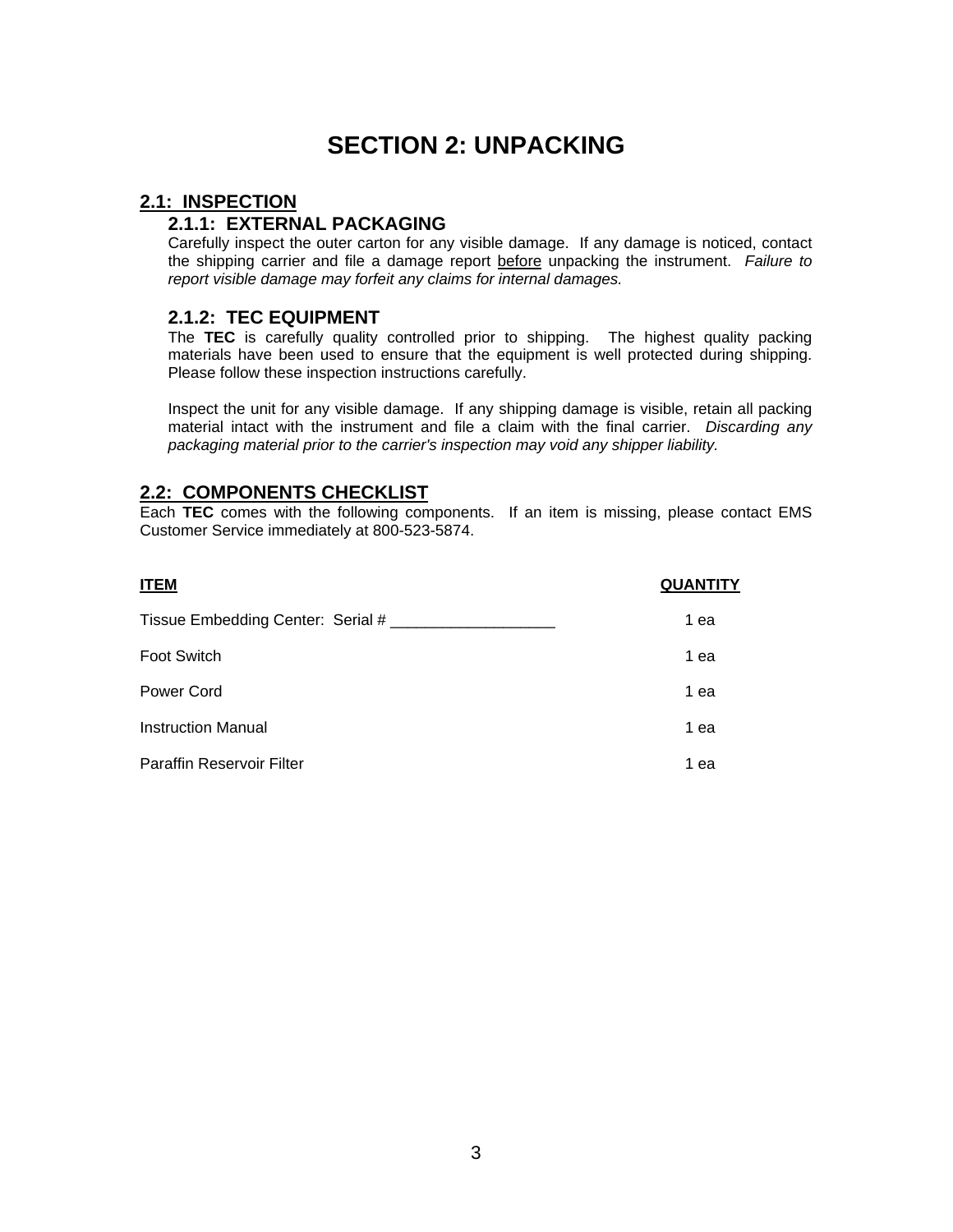# **SECTION 3: SPECIFICATIONS**

# <span id="page-6-0"></span>**3.1: DIMENSIONS**

Overall 11.0" H x 32.0" W x 23.5" D Height of Work Surface 2.8" H Paraffin Reservoir 5.0" H x 6.0" W x 8.0" D<br>Base Molds Warming Oven 6.5" H x 7.5" W x 5" D (r

Cold Plate 14.8" W x 11.5" D<br>Tissue Holding Tank 16.0" W x 10.0"L x

 $6.5"$  H x 7.5" W x 5" D (minimum) 6.5" H x 7.5" W x 6" D (maximum) 8.0" W x 10.0"L x 1.7"D

# **3.2: WEIGHT**

| Actual   | 100 lbs (45 kg) |
|----------|-----------------|
| Shipping | 135 lbs (61 kg) |

# **3.3: CAPACITY**

Paraffin Reservoir 4 liters

# **3.4: TEMPERATURE RANGES**

| <b>Paraffin Reservoir</b> | 50°C - 70°C ( $\pm$ 2°C) |
|---------------------------|--------------------------|
| Work Surface              | 50°C - 70°C ( $\pm$ 5°C) |
| Tissue Holding Tank       | 50°C - 70°C ( $\pm$ 2°C) |
| Cold Plate                | $-8$ °C to ambient       |

# **3.5: ELECTRICAL REQUIREMENTS**

| Power Supply for TEC-120 | 100-120VAC, 50/60 Hz |
|--------------------------|----------------------|
|                          | Consumption 750 VA   |
| Power Supply for TEC-220 | 220-240VAC, 50/60 Hz |

# **3.6: FUSE RATING**

Power Plug for TEC-120 Power Plug for TEC-220

10 amps 5 amps

# **3.7: REFRIGERANT**

Cold Plate, Cold Spot **R406A**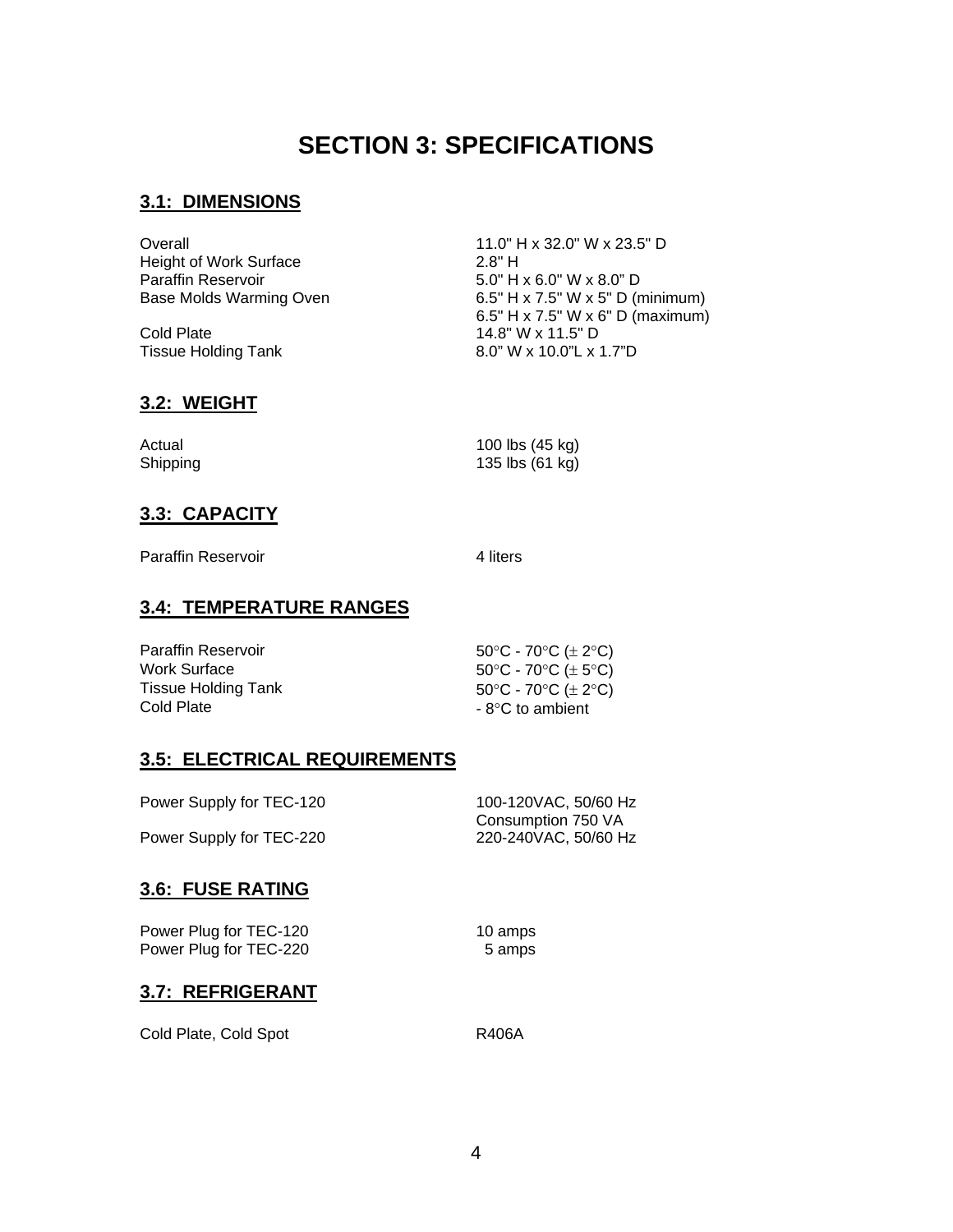# **SECTION 4: INSTALLATION**

- <span id="page-7-0"></span>1. Follow the unpacking instructions provided in **Section 2.1: Inspection** and **Section 2.2: Components Checklist**.
- 2. Remove the instrument from the carton and place on the countertop.
- 3. Connect the power cord to the instrument and plug the power cord into the electrical outlet.
- 4. Plug the foot switch into the connector at the right rear of the instrument.
- 5. Place the molds rack in the molds warming oven.
- 6. Place the debris screen in the tissue holding tank.
- 7. Place the drainage ledge in the front of the tissue holding tank.

The installation is now complete. The arrangement should appear as shown in Diagram 4:1.

#### **Diagram 4:1**

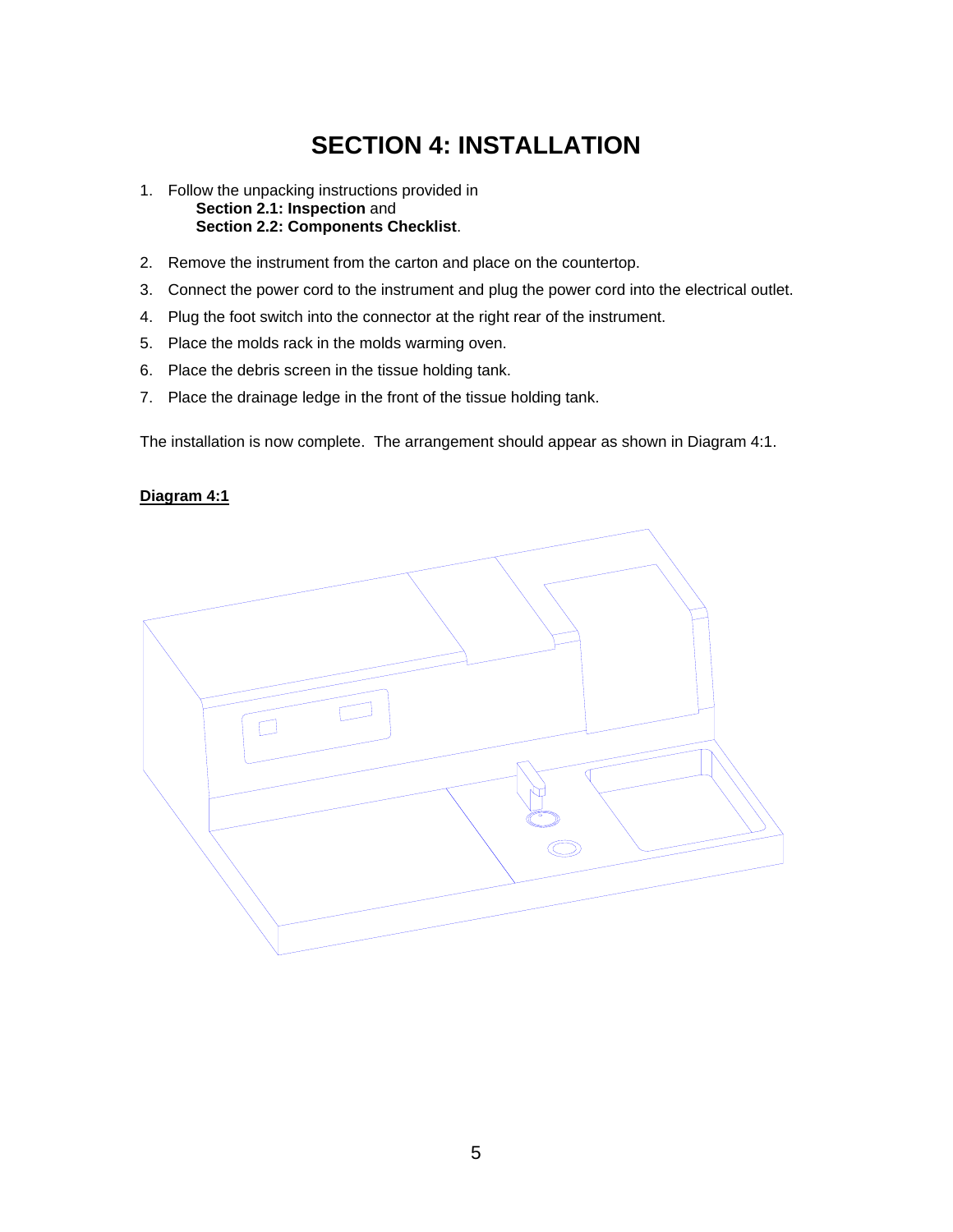# **SECTION 5: OPERATING INSTRUCTIONS**

## <span id="page-8-0"></span>**5.1: HARDWARE**

After completing the Installation Procedure outlined in **Section 4: Installation**, the Tissue Embedding Center is ready for operation. The following procedures should be observed each time the TEC is used.

## **5.1.1: Set-Up Procedure**

- 1. Partially fill the paraffin reservoir and tissue holding tank with molten or pelletized wax.
- 2. Press the power switch at rear of the instrument to the "on" position. After the unit performs a self-diagnosis check, "PASS" should be displayed in the ACTUAL TIME/TEMP window. Depress the main power supply buttons on the front membrane panel for the HEATING ELEMENTS and COLD PLATE circuits. Once on, both buttons should be illuminated.
- 3. Set the desired temperature required for the paraffin reservoir, tissue holding tank and work stage. Refer to **Section 5.2.1: Membrane Keypad Operation** for specific instructions.
- 4. Set the cold plate temperature low enough to develop an even, thin frost. This setting will vary depending on the ambient room conditions and the setting of the hot work stage.
- 5. Place metal base molds in the base mold warming oven.
- 6. Allow all components to reach set temperatures before continuing to the Operating Procedure.

#### **5.1.2: Operating Procedure**

- 1. Transfer the tissue cassettes from the tissue processor to the tissue holding tank.
- 2. Remove one or more cassettes and place them on the drainage ledge in the tissue holding tank.
- 3. Place a pre-warmed base mold on the work stage and, if applicable, remove the lid from the cassette.
- 4. Transfer the specimen to the base mold and partially fill with wax using either the push button or the foot switch. The flow rate of the wax may be adjusted by turning the thumb screw located at the back of the dispenser nozzle. Turn it clockwise to reduce the flow and counterclockwise to increase the flow.
- 5. Orient the specimen as required, using the cold spot (as necessary) to partially set the wax.
- 6. Place the cassette on the base mold and fill with wax.
- 7. Slide the base mold and cassette onto the cold plate and leave until the wax is solidified.
- 8. Repeat the Operating Procedure until all tissues are embedded.

#### **5.1.3: Shutdown Procedure**

- 1. Push the power switch at the rear of the instrument to the "off" position.
- 2. Follow the daily maintenance procedures outlined in **Section 6.2: Cleaning Procedures**.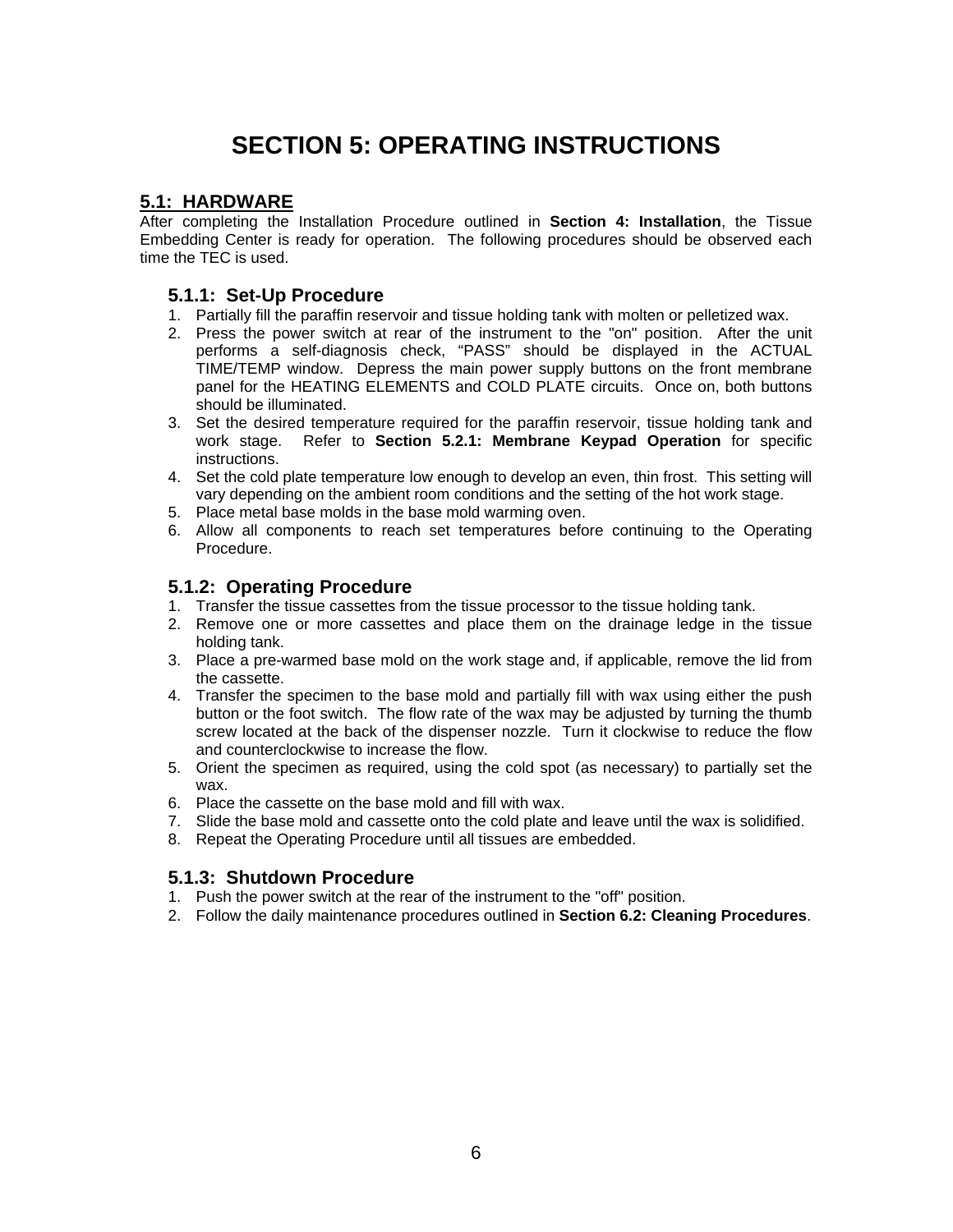# <span id="page-9-0"></span>**5.2: SOFTWARE**

The **TEC** is controlled by a microprocessor, which maintains continuous control of each of the heating and cooling elements. Each function, from temperature selection to automatic timing, is selected and modified by use of the membrane keypad, as shown below.



# *5.2.1: MEMBRANE KEYPAD OPERATION*

## **5.2.1.1: Display**

Pressing the DISPLAY key will change the SET TEMP and ACTUAL TIME/TEMP windows to the next module in the sequence. The currently selected module will have the LED to the left of its name illuminated. Press this button and notice that the LED cycles from COLD PLATE to PARAFFIN RESERVOIR, WORK STAGE, TISSUE HOLDING TANK, CLOCK/TIMER and DAY OF WEEK. The corresponding data in the SET TEMP window changes as the current module selection is cycled. All set temperatures and actual temperatures are displayed with 1ºC resolution.

## **5.2.1.2: Up Arrow, Down Arrow**

The UP ARROW and DOWN ARROW keys increment or decrement the SET TEMP for the module indicated in the display box. The key may be held down to continue changing the set temperature at a rate of 1ºC per second. The SET TEMP for a module may be modified regardless of its corresponding POWER LED setting. If CLOCK or DAY OF WEEK is selected in the display box, the two arrow keys will modify the corresponding data.

## **5.2.1.3: Automatic Timer**

The AUTOMATIC TIMER key will only function when the display mode is set to CLOCK/TIMER or DAY OF WEEK, while the LED will always indicate the enable/disable status of the automatic timer for the current day of week stored in the instrument (day shown when DAY OF WEEK display mode selected).

When the display is in the DAY OF WEEK mode, this key will enable or disable the automatic timer operation for the day shown in the display. The enable/disable status for other days of the week may be viewed (or changed) by selecting DAY OF WEEK in the display and pressing the up or down arrow keys to sequence through the days while watching (or pressing) the automatic timer switch LED. Be sure to return DAY OF WEEK to the correct setting when exiting the DAY OF WEEK module.

When the display mode is set to CLOCK/TIMER, pressing and holding the AUTOMATIC TIMER key will display the following data on alternating keypresses: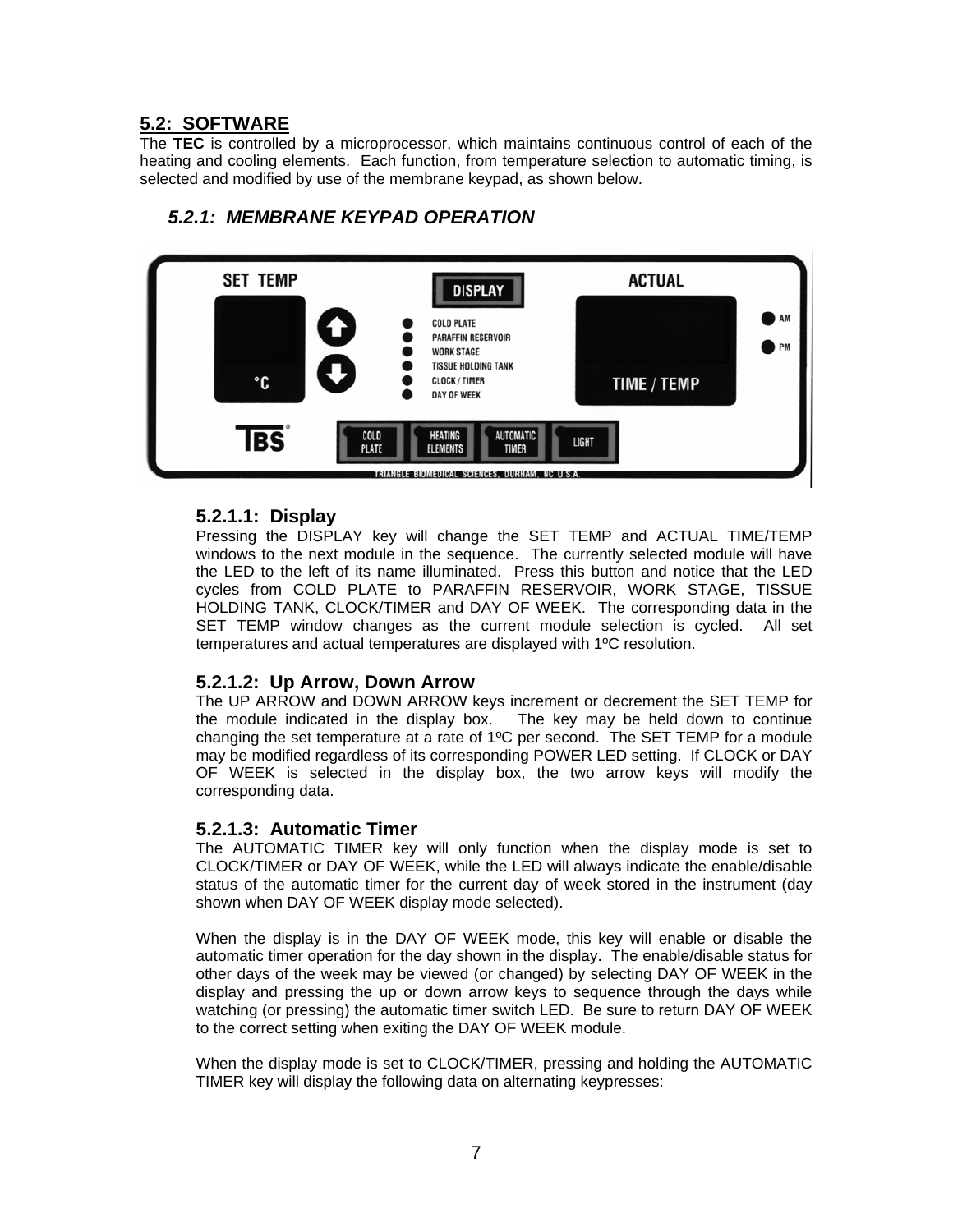<span id="page-10-0"></span>

| Left Display |                   | <b>Right Display</b>                                                                                                                         |  |
|--------------|-------------------|----------------------------------------------------------------------------------------------------------------------------------------------|--|
|              | "ON" [READY TIME] | Time all modules will be ready for use. This<br>occurs only on days which have the automatic<br>timer enabled (as explained above)           |  |
| "OF"         | [OFF TIME]        | Time all modules will be automatically turned<br>off. This occurs only on days which have the<br>automatic timer enabled as explained above) |  |

Pressing the UP ARROW and DOWN ARROW keys will modify the value currently displayed. Note that only one READY TIME and one OFF TIME may be set. Individual days of the week may be enabled/disabled to use these times.

Note that pressing the AUTOMATIC TIMER key with the display set to the CLOCK/TIMER mode does not modify the AUTOMATIC TIMER LED (enable/disable) setting, as it does in the DAY OF WEEK display mode.

Each module requires a different amount of time to reach its programmed operating temperature. The following table shows the time prior to the READY TIME each module will be turned on. The turn on time for each module is shown for an example ready time of 7:00am. As the automatic timer turns on a module, the display mode will be set to the corresponding device.

#### EXAMPLE

| Module                     | Warm-Up Time       | Ready Time = $7:00$ am |
|----------------------------|--------------------|------------------------|
| <b>Paraffin Reservoir</b>  | 3 hours 30 minutes | $3:30$ am              |
| <b>Tissue Holding Tank</b> | 1 hour 30 minutes  | $5:30$ am              |
| Mold Warming Oven          | 30 minutes         | $6:30$ am              |
| Forceps Warmer             | 30 minutes         | $6:30$ am              |
| Cold Plate                 | 25 minutes         | $6:35$ am              |
| <b>Work Stage</b>          | 20 minutes         | $6:40$ am              |
| Light                      | 0 minutes          | $7:00$ am              |

#### **5.2.2: POWER CONTROL SWITCHES**

The following switches contain an LED in the upper left hand corner. The corresponding module(s) will be turned on when the LED is illuminated and turned off when the LED is off. Pressing a power switch will toggle the adjacent LED status. These keys override any past actions of the automatic timer.

#### **5.2.2.1: Cold Plate**

The COLD PLATE switch enables cold plate module temperature control. Under certain conditions, the cold plate LED will blink, indicating the unit is waiting to turn the cold plate on. The delay will be no more than 90 seconds. This precaution prevents the compressor from overheating.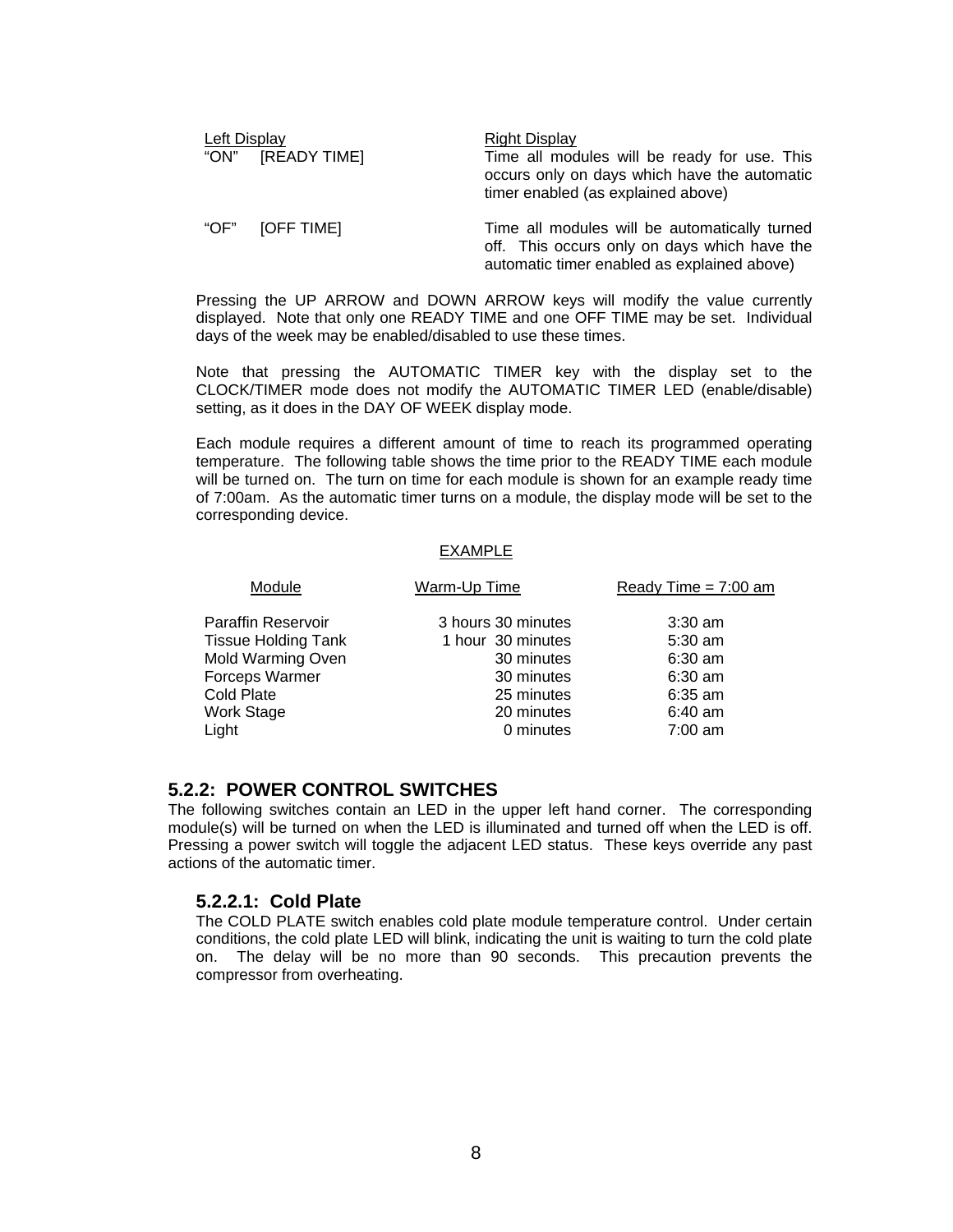## <span id="page-11-0"></span>**5.2.2.2: Heating Elements**

The HEATING ELEMENTS switch controls power to the paraffin reservoir, work stage, spigot heater, tissue holding tank, mold warming oven, forceps warmer, and dispensing nozzle. The HEATING ELEMENTS LED will blink when in the warm-up mode for the automatic timer, meaning only some of the heating elements will be enabled based upon their warm-up time and the time remaining until the **TEC** is programmed to be ready. Pressing the HEATING ELEMENTS key while its LED is blinking will exit the warm-up mode and the HEATING ELEMENTS LED on continuously and enable control of all of the corresponding modules. Pressing the HEATING ELEMENTS key again will turn all heating elements off.

The paraffin reservoir operates in one of two modes and can be set to stay on continuously. The mode is changed by pressing and holding the DISPLAY button, then pressing the HEATING ELEMENTS button. While both keys are held down, the display will show the current paraffin reservoir mode:

"PR HtrS" - This setting is the default operating mode for the paraffin reservoir. The paraffin reservoir is turned on and off by the front panel switch or by the automatic timer with the rest of the heating elements.

"PR Cont" - This setting keeps the paraffin reservoir at the set temperature whenever the mains switch on the rear of the **TEC** is "on", unless the unit is in an error condition. The heating elements button LED will flash when turned off to indicate that the paraffin reservoir heater is still operating.

## **5.2.2.3: Light**

The light button controls power to the light.

# **5.2.3: SYSTEM CONFIGURATION AFTER POWER LOSS**

Each time power to the **TEC** is turned on, a self test is performed on the microprocessor memory. The following displays indicate a problem with the corresponding memory component:  $"P G" "F AIL" = program memory failure$ component: "PG" "FAIL" = program memory failure

"CD" "FAIL" = configuration data memory failure

If one of these displays appear, turn the unit off for 1 minute and then turn the unit back on. If the problem persists, call EMS Customer Service at (919) 384-9393 for further instructions.

The **TEC** settings are stored in battery-backed memory, meaning all unit settings, such as the time, are preserved even during power loss. When the power switch on the rear of the unit is turned on (or after a power failure occurs) the **TEC** will continue to operate in the same mode prior to AC power interruption if the self test is successful. In the event the battery-backed configuration data is corrupted, the **TEC** will be configured as follows:

- The display will show the clock (flashing 6:00 am until it is set).
- Temperature control of the Paraffin Reservoir will be enabled, control of all other modules will be disabled. The HEATING ELEMENTS LED will blink to signify that not all heating elements are on.
- The "DAY OF WEEK" will be set to Sunday (flashing until it is set).
- The Automatic Timer will be disabled for all days of the week. The ready time will be set to 7:00 am. The off time will be set to 5:00pm. Both of these values will flash until set by the user.
- Set temperatures and adjustment ranges will be: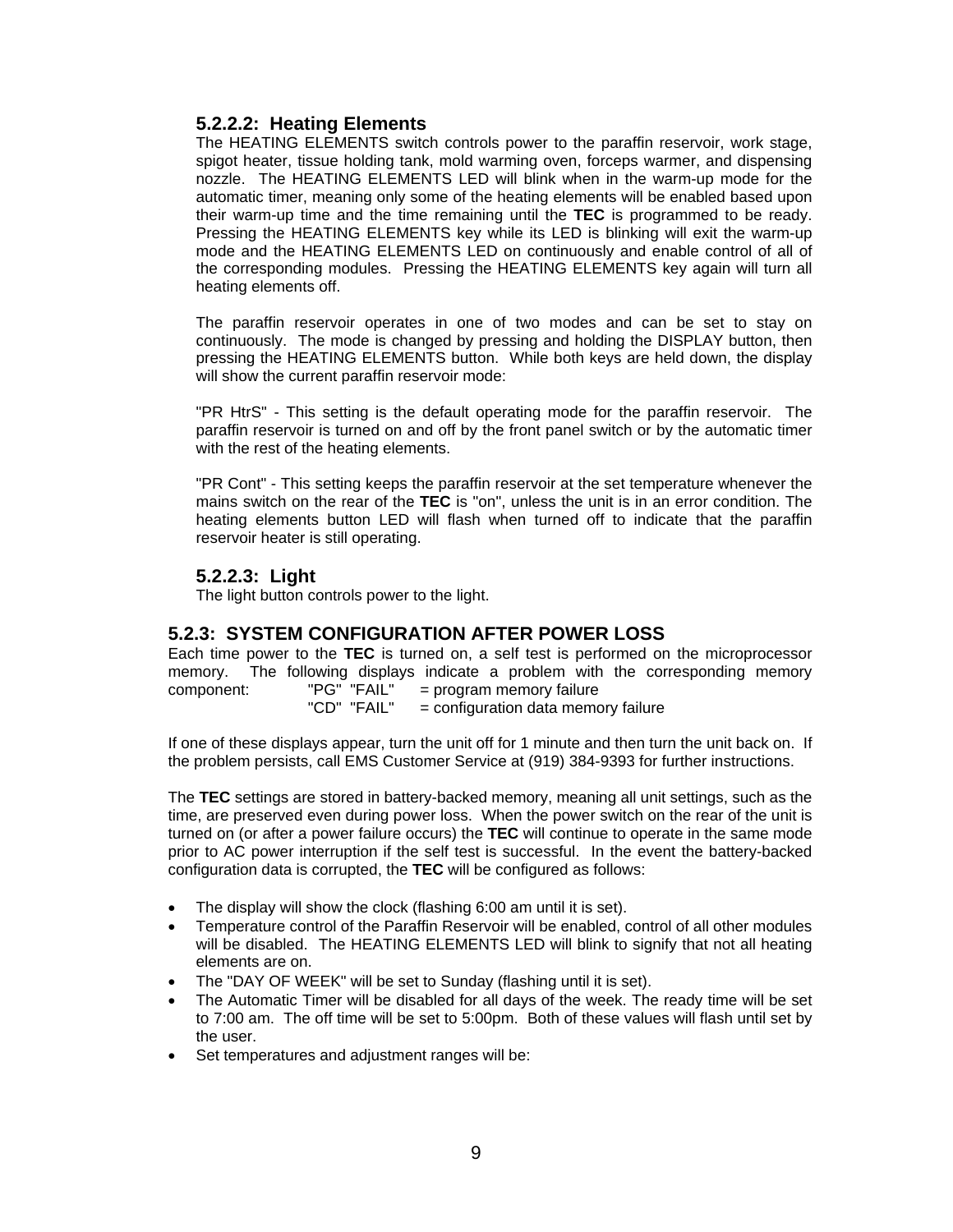|                            | Set Temp       | <b>Adjustment Range</b>          |
|----------------------------|----------------|----------------------------------|
| Cold Plate                 | $-5^{\circ}$ C | $-8^{\circ}$ C to 0 $^{\circ}$ C |
| <b>Paraffin Reservoir</b>  | $62^{\circ}$ C | 50°C to 70°C                     |
| Work Stage                 | $62^{\circ}$ C | 50°C to 70°C                     |
| <b>Tissue Holding Tank</b> | $62^{\circ}$ C | 50°C to 70°C                     |
| Mold Warming Oven          | $62^{\circ}$ C | (not user adjustable)            |
| Forceps Warmer             | $85^{\circ}$ C | (not user adjustable)            |
| Spigot Heater              | $62^{\circ}$ C | (not user adjustable)            |

This "factory configuration" may be programmed from the keypad by pressing the following keys at the same time:

DISPLAY UP ARROW DOWN ARROW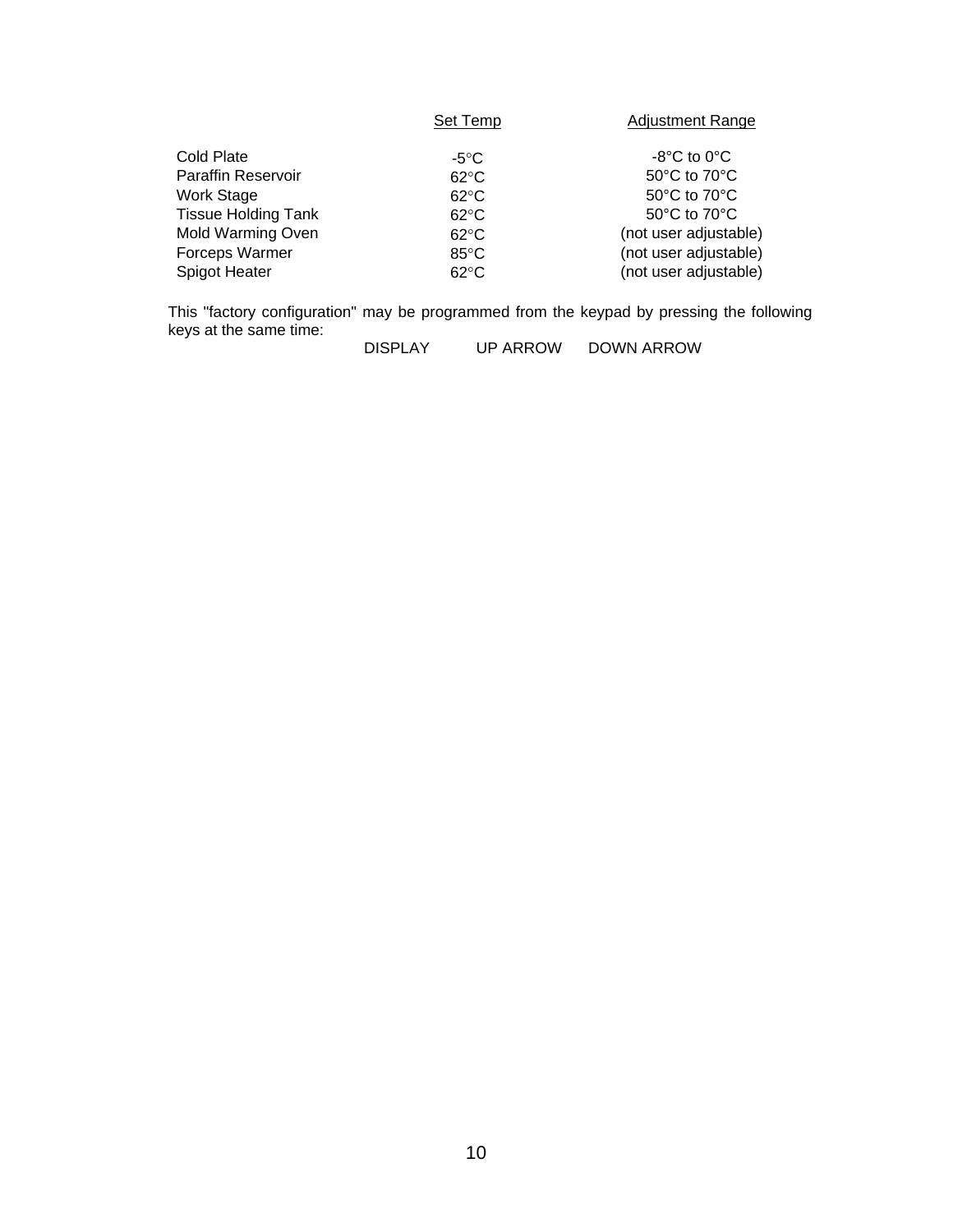# **SECTION 6: ROUTINE MAINTENANCE**

# <span id="page-13-0"></span>**6.1: GENERAL INFORMATION**

- Practice good housekeeping and maintain the instrument in a clean condition.
- Switch off the instrument before removing plug.
- Ensure that replacement fuses are of the correct specification.

#### **DO'S DON'TS**

- Cover air exchange grills at rear and side.
- Use excessive amounts of solvent for cleaning.
- Use metal implements to scrape off wax.
- Use the instrument for purposes other than that for which is was designed.

## **6.2: CLEANING PROCEDURES**

While the **TEC** is designed to minimize wax accumulation, wax will inevitably accumulate on the wax dispenser or embedding apparatus. Recommended cleaning procedures and specific instructions are provided below.

Use only plastic or wooden implements to scrape off wax. Metal implements will scratch surfaces, making subsequent cleaning more difficult and less effective.

Use only minimal quantities of solvent on an absorbent cloth. Most wax solvents will attack insulating materials. While the instrument is sealed against ingression of wax during normal working conditions, protection against excessive amounts of solvents cannot be guaranteed. EMS recommends using a xylene substitute for cleaning the instrument. Also, to facilitate cleanup, try Para/Gard paraffin repellent on the work stage area and the front of the paraffin reservoir and base molds warming oven. A small amount of Para/Gard on a clean surface will establish a thin, protective film to prevent wax from sticking.

Disconnect instrument from mains power supply when cleaning. The instrument should always be disconnected from the mains power supply when cleaning, particularly if flammable solvents are used.

## **6.2.1: BASE MOLDS WARMING OVEN**

- 1. After use (oven will be warm), disconnect instrument from the mains power supply.
- 2. Wipe the inside of the oven with a tissue moistened with a xylene substitute. (Perform these steps once every two weeks)

#### **6.2.2: TISSUE HOLDING TANK**

- 1. Switch off the Heating Elements and allow the paraffin in the tank to solidify.
- 2. When the instrument is cool, press the Heating Elements button to turn the tissue holding tank on.
- 3. After about 15 minutes, the wax around the edges of the bath will melt and the remaining solidified wax can be removed as a block by lifting the drainage ledge.
- 4. Switch the instrument off and disconnect from the mains. Residual wax in the tank may now be removed using an absorbent cloth.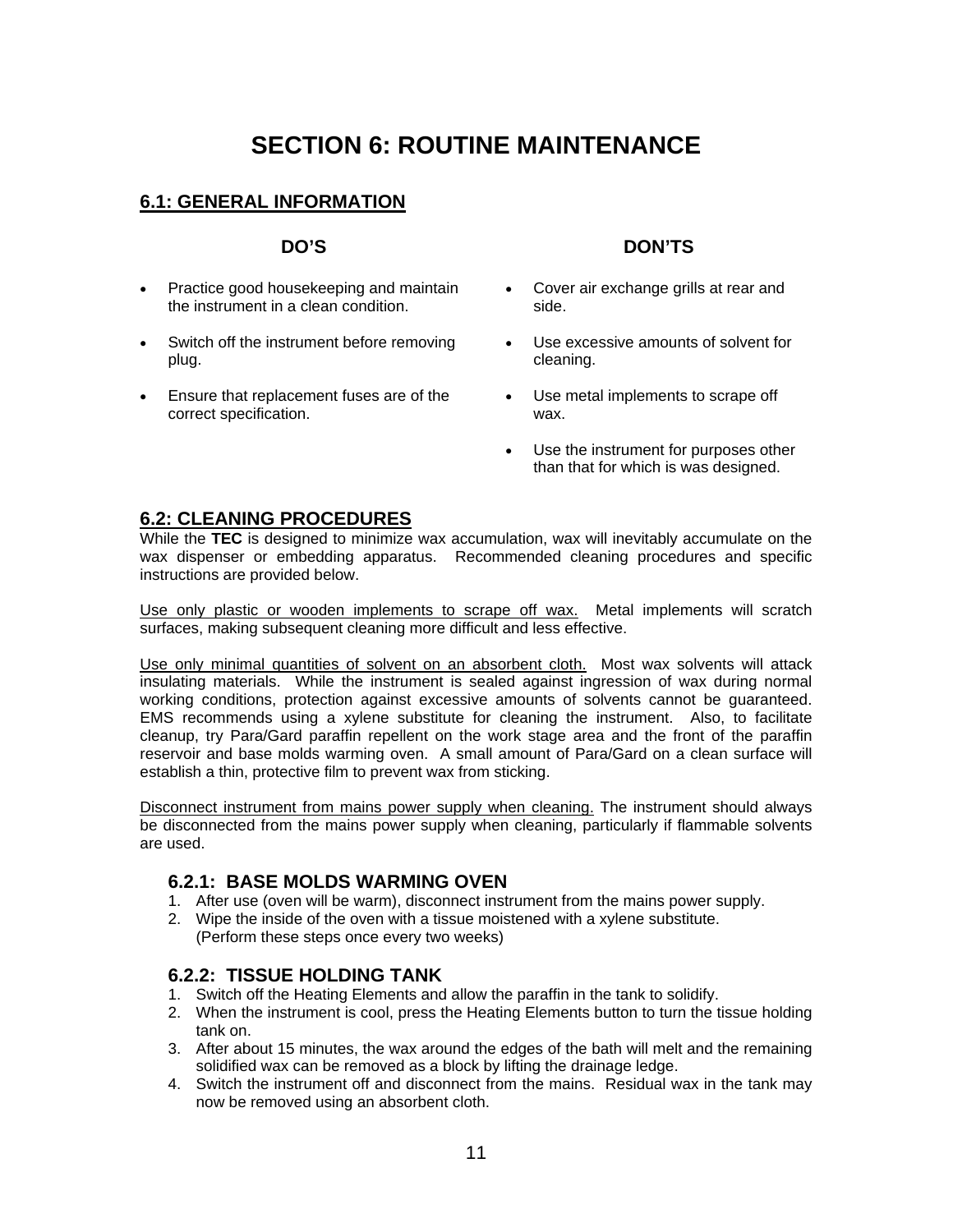<span id="page-14-0"></span>5. Once cleaned, refill with molten or pelletized paraffin pellets, reconnect the mains and switch on.

(Perform these steps once or twice a week)

# **6.2.3: WORK STAGE**

- 1. The work stage has a slight gradient that directs excess molten wax towards the tissue holding tank. At the end of operation, or more often if needed, wipe down the surface of the work stage with an absorbent cloth.
- 2. Condensation that may form on the cold spot should not be allowed to enter the tissue holding tank. Frequently wipe the cold spot with a cloth to absorb any condensation. (Perform these steps daily)

# **6.2.4: PARAFFIN RESERVOIR**

- 1. After use, and normally when the wax level is low, empty the reservoir by continuous operation of the paraffin dispenser switch or foot switch. Collect molten wax in a suitable receptacle.
- 2. Depress the Heating Elements switch to "off" and remove residual wax with an absorbent cloth. (Another suggestion is to allow the excess wax to solidify and then scrap it out with a plastic or wooden implement, such as a spatula. Do not use metal implements.)
- 3. Remove the filter screen and clean the screen using a xylene substitute.

4. Replace the filter screen and refill the paraffin reservoir with molten or pelletized wax.

(Perform these steps every two to four weeks)

# **6.2.5: PARAFFIN DISPENSER SWITCH**

- 1. When the instrument is switched off, the dispenser nozzle casing may be wiped using a cloth moistened with a xylene substitute.
- 2. Inspect the switch and remove any accumulated wax. Ensure that the switch moves freely through its complete operational movement.

(Perform these steps as necessary)

# **6.2.6: COLD PLATE**

- 1. Switch the instrument off and allow the cold plate to defrost.
- 2. Condensation that forms on the surface of the plate should drain through special channels on either side of the cold plate area into the drip tray below. Empty the drainage tray, dry and replace. Dry the cold plate surface with an absorbent cloth prior to refreezing.

(Perform these steps daily)

## **6.2.7: HOUSING**

1. Switch off the instrument. Using an absorbent cloth moistened with a xylene substitute, clean the surfaces of the casing. Do not use excessive amounts of solvent. Use care when cleaning the membrane touchpad. (Perform these steps occasionally)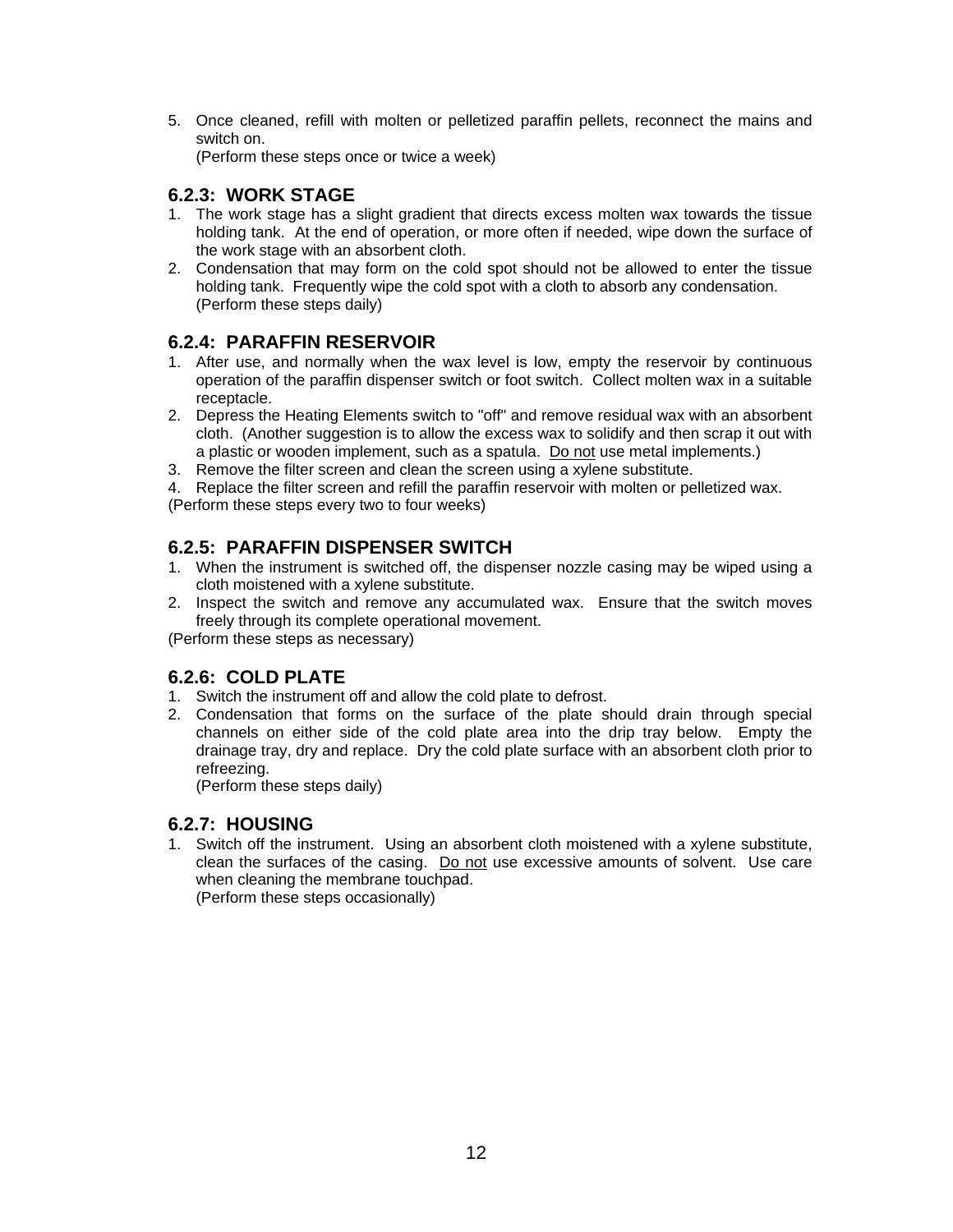# **SECTION 7: TROUBLESHOOTING**

# <span id="page-15-0"></span>**7.1: ERROR CODES**

Upon detection of an error condition, the PID controller will turn off all modules, sound an alarm, and display an error code in the left hand window. These error codes are defined as follows:

- **E0** System Failure A component failure has been detected.
- **E1** The Paraffin Reservoir sensor has reported a temperature that exceeds the safe operating range of this instrument (74°C). This may be due to a failed sensor.
- **E2** The Work Stage sensor has reported a temperature that exceeds the safe operating range of this instrument (74°C). This may be due to a failed sensor.
- **E3** The Tissue Holding Tank sensor has reported a temperature that exceeds the safe operating range of this instrument (74°C). This may be due to a failed sensor.

# **7.2: PROBLEM / SOLUTION**

# **7.2.1: GENERAL**

#### **Symptom Probable Cause Remedy**

- ¿ No heating or cooling, and
- ¿ No indicator lights glowing, and
- Switches in "on" position, and
- ¿ Mains supply connected

## Blown fuse in plug or power inlet socket

Replace fuse or fuses (Note: correct any circuit fault before replacing any fuses)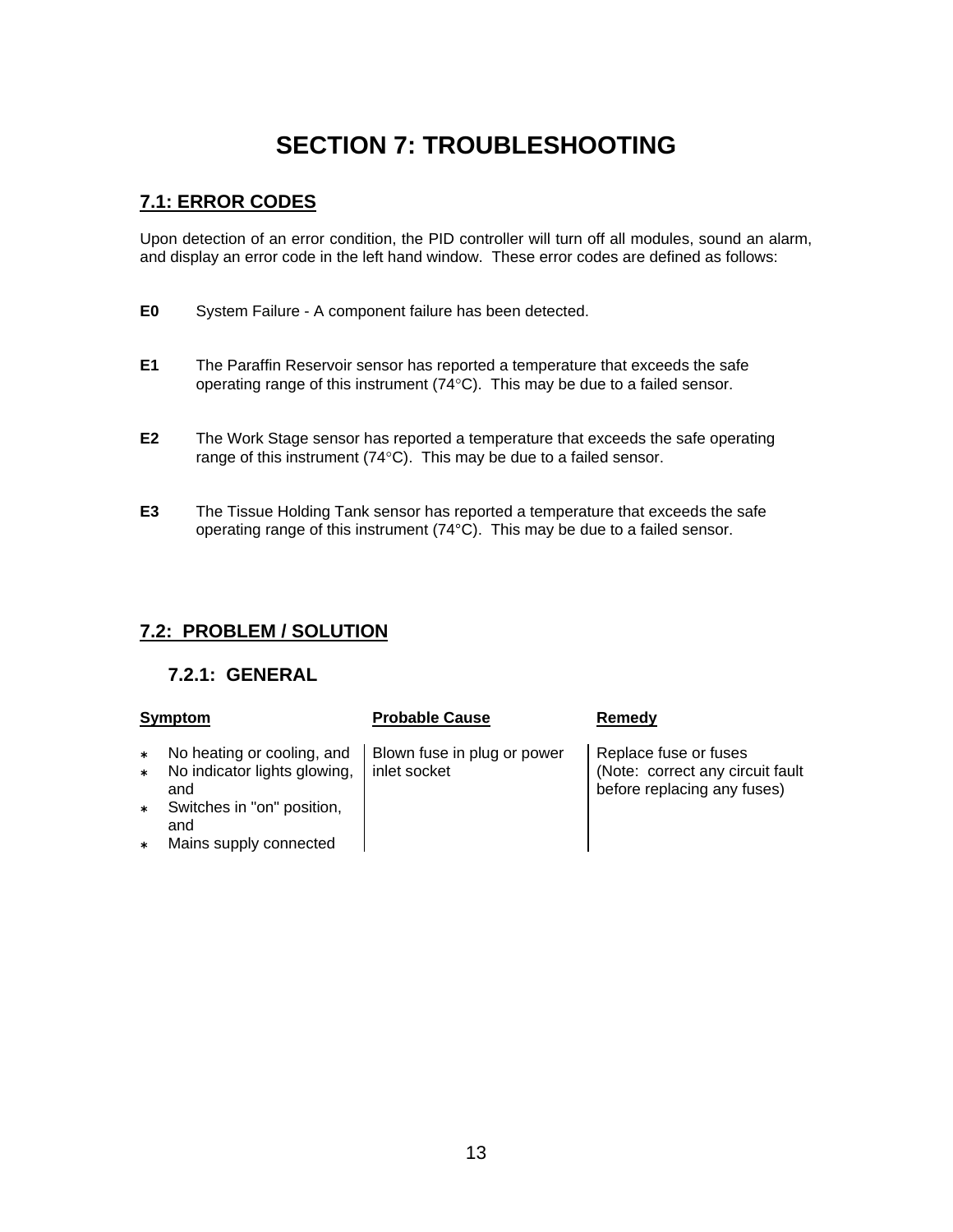# <span id="page-16-0"></span>**7.2.2: WAX DELIVERY FUNCTION**

| Symptom                                                                                                                                                                   | <b>Probable Cause</b>                                                                                                                               | Remedy                                                                                                                                                                                                                                               |
|---------------------------------------------------------------------------------------------------------------------------------------------------------------------------|-----------------------------------------------------------------------------------------------------------------------------------------------------|------------------------------------------------------------------------------------------------------------------------------------------------------------------------------------------------------------------------------------------------------|
| No wax delivery from<br>$\ast$<br>nozzle after 30-40<br>minutes, and<br>Green neon in dispenser<br>$\ast$<br>nozzle not glowing, and<br>Wax molten in reservoir<br>$\ast$ | Delivery isolator switch in<br>$\ast$<br>"off" position                                                                                             | Depress switch to "on" to<br>$\ast$<br>activate neon and stage<br>illuminator                                                                                                                                                                        |
| Same as above but with<br>$\ast$<br>no digital display showing<br>on paraffin dispenser temp<br>controller                                                                | Blown fuse in circuit<br>$\ast$                                                                                                                     | Replace fuse<br>$\ast$                                                                                                                                                                                                                               |
| No wax from delivery after<br>$\ast$<br>30-40 minutes, and<br>Green neon in dispenser<br>$\ast$<br>nozzle switch glowing, and<br>Wax molten in reservoir<br>$\ast$        | Wax flow regulator closed<br>$\ast$<br>Tap heater inoperative<br>$\ast$<br>Solenoid coil inoperative<br>$\ast$<br>Blocked delivery nozzle<br>$\ast$ | Turn screw<br>$\ast$<br>counterclockwise and<br>tighten locknut<br>Replace tap heater<br>$\ast$<br>Replace solenoid coil<br>$\ast$<br>Attach short length of<br>$\ast$<br>tubing to spout; with<br>isolator switch "on",<br>operate foot control and |
|                                                                                                                                                                           |                                                                                                                                                     | blow gently through tube<br>(Note: remove filter and<br>cover paraffin reservoir)                                                                                                                                                                    |
| No light above work stage,<br>$\ast$<br>and                                                                                                                               | <b>Blown lamp</b><br>$\ast$<br>Blown fuse in transformer<br>$\ast$                                                                                  | Replace lamp<br>$\ast$<br>Replace fuse<br>$\ast$                                                                                                                                                                                                     |
| Green neon in dispenser<br>$\ast$<br>nozzle switch glowing                                                                                                                | circuit                                                                                                                                             |                                                                                                                                                                                                                                                      |
| Foot control not operating<br>$\ast$                                                                                                                                      | Pressure bulb leaking air<br>$\ast$                                                                                                                 | Remove and refit foot<br>$\ast$                                                                                                                                                                                                                      |
| Touchplate functioning<br>$\ast$<br>normally, and                                                                                                                         | Debris under face sealing<br>$\ast$<br>washer                                                                                                       | control; replace if<br>problem persists                                                                                                                                                                                                              |
| Wax dripping from<br>$\ast$<br>dispensing nozzle                                                                                                                          | Face sealing washer<br>$\ast$<br>worn or damaged                                                                                                    | Dispense wax for 1-2<br>$\ast$<br>minutes to dislodge<br>Replace washer<br>$\ast$                                                                                                                                                                    |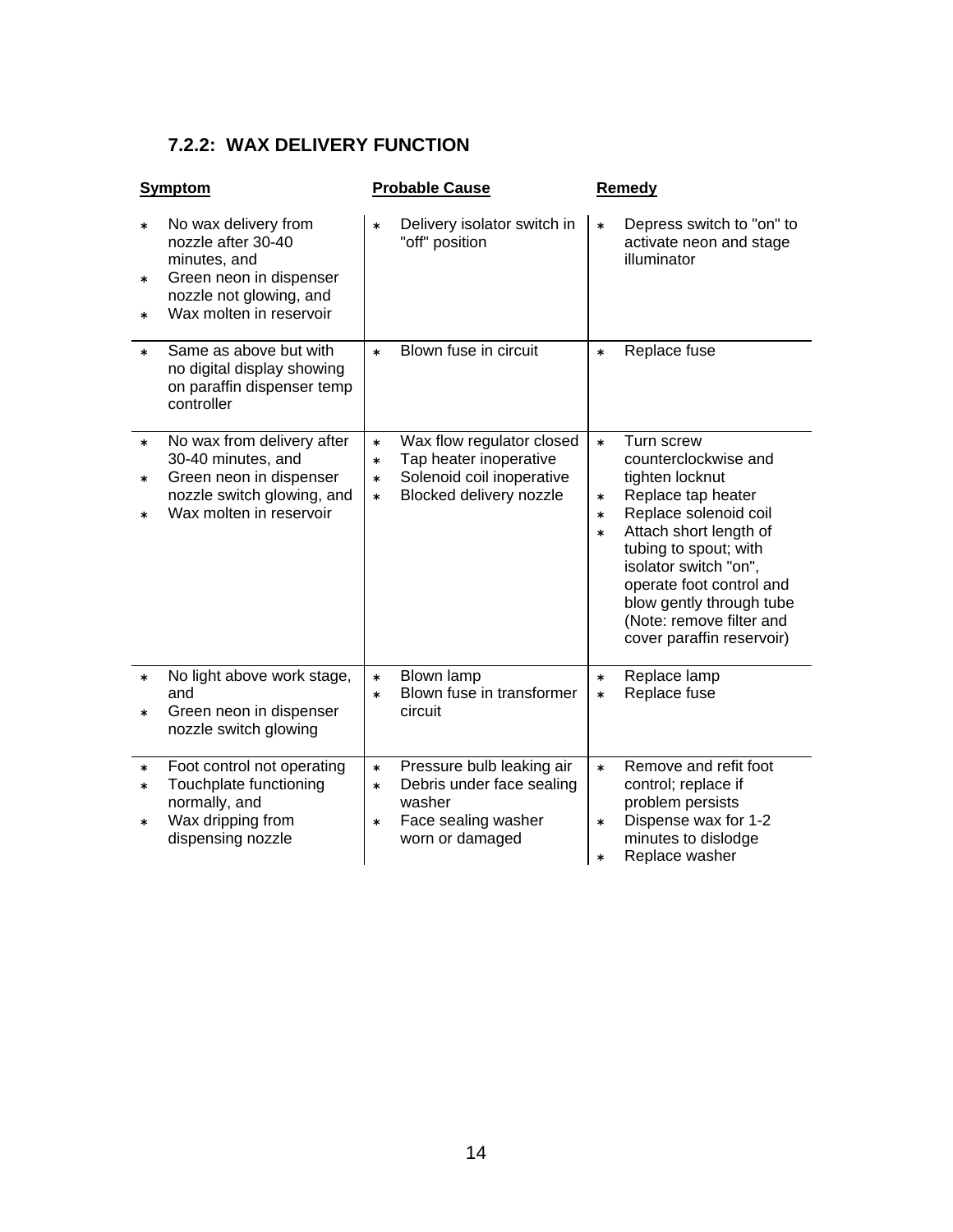# <span id="page-17-0"></span>**7.2.3: HEATING ELEMENTS**

(Wax bath, work stage, paraffin reservoir)

| <b>Symptom</b>                                                                                                                                                                 | <b>Probable Cause</b>                                                  | Remedy                                                                         |
|--------------------------------------------------------------------------------------------------------------------------------------------------------------------------------|------------------------------------------------------------------------|--------------------------------------------------------------------------------|
| No heating functions, and<br>$\ast$<br>No heating functions<br>$\ast$<br>indicated on digital display,<br>and<br>Cold plate operating<br>*                                     | Main heater switch in "off"<br>$\ast$<br>position                      | <b>Depress HEATING</b><br>$\ast$<br><b>ELEMENTS</b> switch to<br>"on" position |
| No digital display showing<br>$\ast$<br>for a specific function, and<br>Mains heater switch in "on"<br>$\ast$<br>position with neon glowing                                    | Blown fuse in appropriate<br>$\ast$<br>circuit                         | Replace fuse<br>$\ast$                                                         |
| For a specific function<br>$\ast$<br>adequate temperature is<br>not achieved after 30-40<br>minutes, and<br>Control output indicator<br>$\ast$<br>glows intermittently         | Temperature set point too<br>$\ast$<br>low for melting point of<br>wax | Turn temperature set<br>$\ast$<br>point to a higher setting                    |
| For a specific function no<br>$\ast$<br>heating achieved, and<br>Control output indicates<br>$\ast$<br>fault -- see error codes;<br>ensure set point at correct<br>temperature | Failed heating element<br>$\ast$                                       | Replace heating element<br>$\ast$                                              |
| <b>Warming Oven Only</b><br>Not heating, and<br>$\ast$<br>Other functions operate<br>$\ast$<br>normally                                                                        | Failed heating element<br>$\ast$                                       | Replace heating element<br>$\ast$                                              |
| <b>Forceps Warmer Only</b><br>Not heating, and<br>$\ast$<br>Other functions operate<br>$\ast$                                                                                  | Failed heating element<br>$\ast$                                       | Replace heating element<br>$\ast$                                              |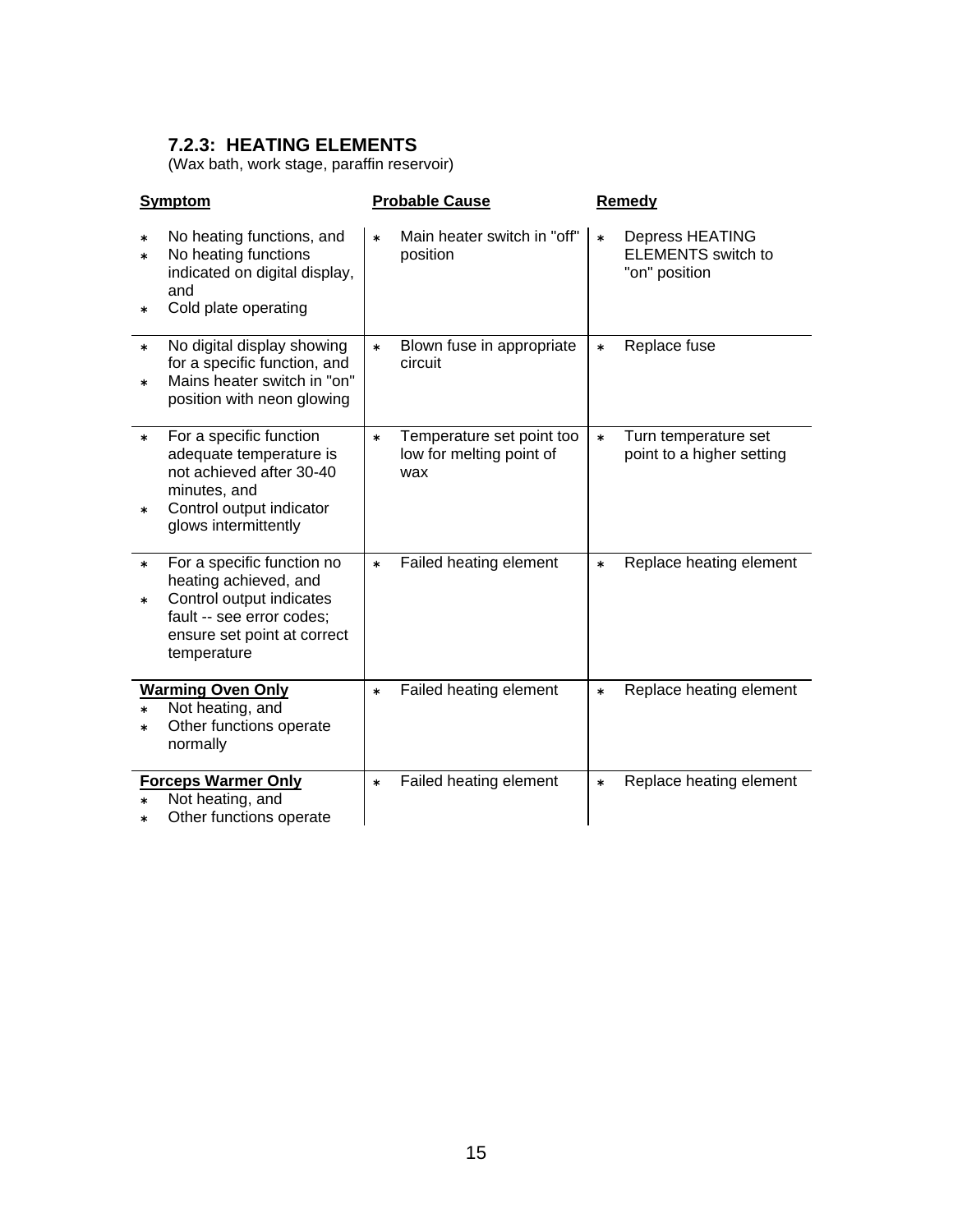# <span id="page-18-0"></span>**7.2.4: COOLING FUNCTIONS**

|                            | <b>Symptom</b>                                                                                                                                         | <b>Probable Cause</b>                                                                                                      | Remedy                                                                                                                |
|----------------------------|--------------------------------------------------------------------------------------------------------------------------------------------------------|----------------------------------------------------------------------------------------------------------------------------|-----------------------------------------------------------------------------------------------------------------------|
| $\ast$<br>$\ast$<br>$\ast$ | No cooling function, and<br><b>Heating functions</b><br>operative, and<br>Digital display on cold<br>plate not showing                                 | Cold plate switch in "off"<br>$\ast$<br>position<br>Blown fuse in cold plate<br>*<br>circuit                               | Depress switch to "on"<br>$\ast$<br>position<br>Replace fuse<br>$\ast$                                                |
| $\ast$<br>$\ast$<br>$\ast$ | No cooling function, and<br><b>Heating functions</b><br>operative, and<br>Digital display of cold plate<br>glowing                                     | Overload cut-out<br>$\ast$<br>operative through"<br>Blocked air grill<br>*<br>Inlet grill neat source of<br>$\ast$<br>heat | Ensure grills are free<br>$\ast$<br>from obstruction<br>Remove instrument from<br>$\ast$<br>source of heat            |
| $\ast$<br>$\ast$           | Inadequate or not cooling<br>function, and<br>Control output indicator<br>shows intermittently                                                         | Temperature control set<br>$\ast$<br>point too high                                                                        | Adjust temperature<br>$\ast$<br>control set point lower                                                               |
| $\ast$<br>$\ast$<br>$\ast$ | Inadequate or no cooling<br>function, and<br>Compressor operating<br>continuously, and<br>Digital display and output<br>indicator show<br>continuously | High ambient<br>$\ast$<br>temperature<br>Partially blocked air grill<br>$\ast$<br>or unit near to source of<br>heat        | Remove instrument to<br>$\ast$<br>area of lower temperature<br>Ensure grills are free and<br>$\ast$<br>away from heat |
| $\ast$<br>$\ast$<br>$\ast$ | Compressor not operating,<br>and<br>Fan audible, and<br>Control output indicator<br>and digital display show<br>continuously                           | Compressor overload<br>$\ast$<br>protector faulty                                                                          | Replace overload<br>$\ast$<br>protector                                                                               |